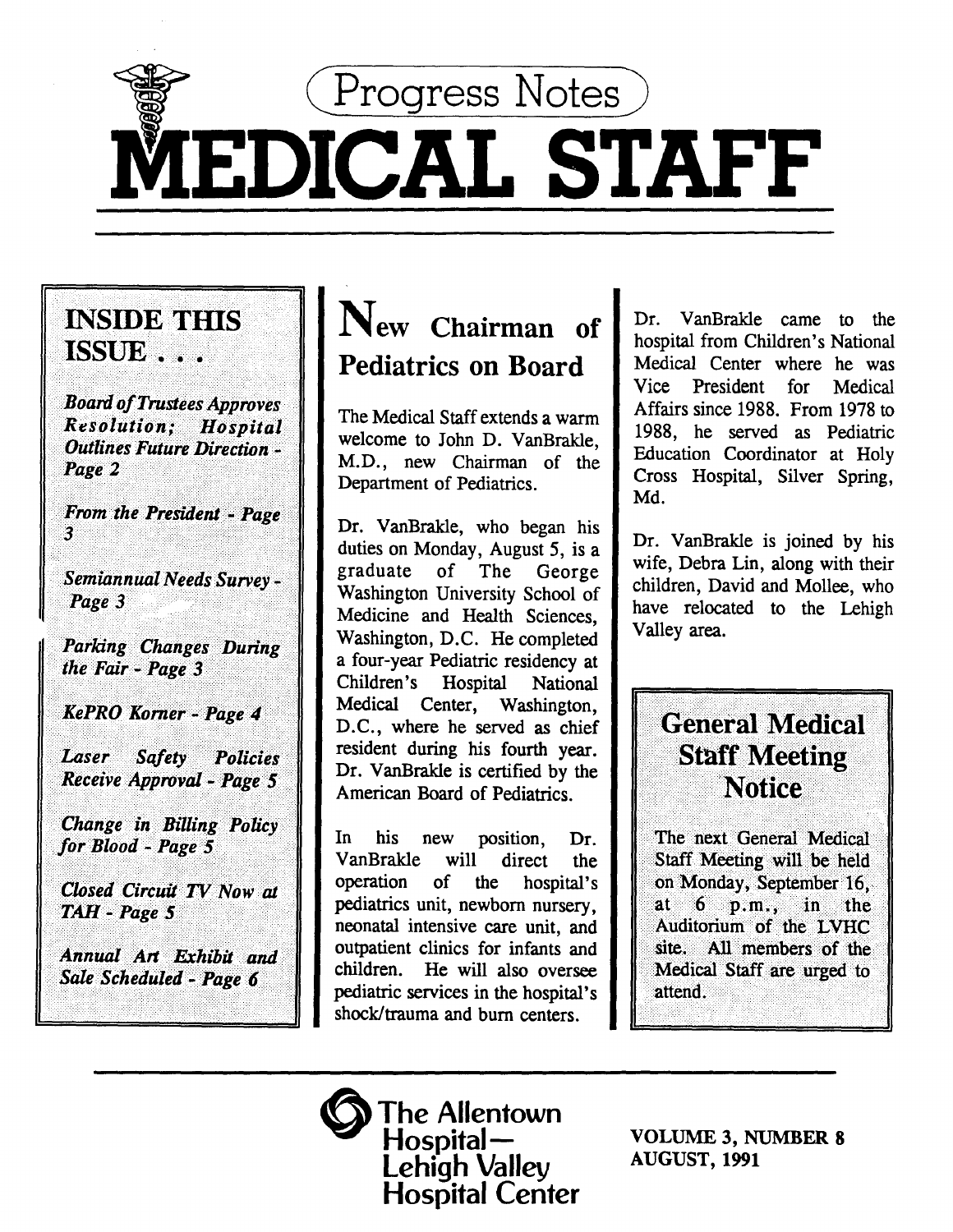### **Hospital Outlines Future Direction**

The Board of Trustees of HEI/TAH--LVHC has approved a resolution that will reconfigure and consolidate many of the organization's healthcare services over the next decade. The resolution, submitted by the Hospital's Planning Committee, highlights two years of concentrated effort by a Clinical Planning Subcommittee comprised of Board members, physicians and administrators.

"The resolution of the board is the latest step in an evolutionary journey that began in January 1988 with the merger of the two hospitals," cbserved Michael J. Thompson, .nember of the Clinical Planning Subcommittee and chairman of the Board.

"We are engaged in developing the hospital of the future. To do that requires that we clearly set our priorities now and organize our healthcare services more effectively so that we maintain a level of quality appropriate for our community," adds Samuel R. Huston, Hospital president and co-chair of the subcommittee.

Key points of the resolution include a goal that the hospital develop clinical services on the basis of strategic service units (SSUs), employing the framework of model community services, model regional services, and model support services within which each SSU shall be developed consistent with the attributes of it service designation.

The resolution calls for the development of model clinical services, the consolidation and realignment of a number of healthcare services at the two hospital sites, and the development of a sound financial plan to carry out the series of initiatives in the plan.

It was stressed that changes will be gradual and over an extended period of time.

According to Mr. Huston, "Our concept of the hospital of the future builds on two ideas. First, that we care in an interdisciplinary way that is centered on the patient. Second, that we establish a continuum of care that begins before and continues after a patient needs a hospital bed. Modem quality medical care often depends on a cooperative effort among physicians from several<br>specialties, other healthcare other healthcare professionals and organizations, and public and private community agencies. The continuum of care includes preventive care, education, rehabilitation, home care, partial hospitalization, ambulatory care, and outpatient services. Patients receive care in the traditional hospital building, as well as in their homes, businesses and in a variety of other settings as appropriate. Organizing care in this way offers many opportunities to improve quality, reduce cost, and respond to community need."

Mr. Huston says the Board's resolution adopts a long-term site direction for the merged hospital that leads ultimately to consolidation of acute inpatient care at LVHC site. "I am especially excited about the opportunities for development a TAH site, which include subacute inpatient care and several elements of the continuum that are not now properly addressed in the traditional acute care hospital. Some of these are inpatient rehabilitation, geriatric medical services, partial hospitalization, and ambulatory services. Basic services to the community such as emergency services and clinics will continue."

The actual configuration of each site has not been presented, but the question is the same for both sites, according to Mr. Huston. "How can we offer a model program of healthcare that fits the community need, acknowledges limits on resources, and puts various medical specialists and services together to enhance the quality of care? The cost of care is of great concern to everyone. Realistic planning must be sensitive to the issues of cost and availability of resources."

"The new planning initiatives," Mr. Huston says, "follow the evolving vision of the Hospital to work in partnership with the community and affiliated physicians to direct this unique resource toward ensuring the betterment of healthcare in the region. We also want to continue to join with other healthcare providers to work together to meet the growing and changing healthcare needs of our community."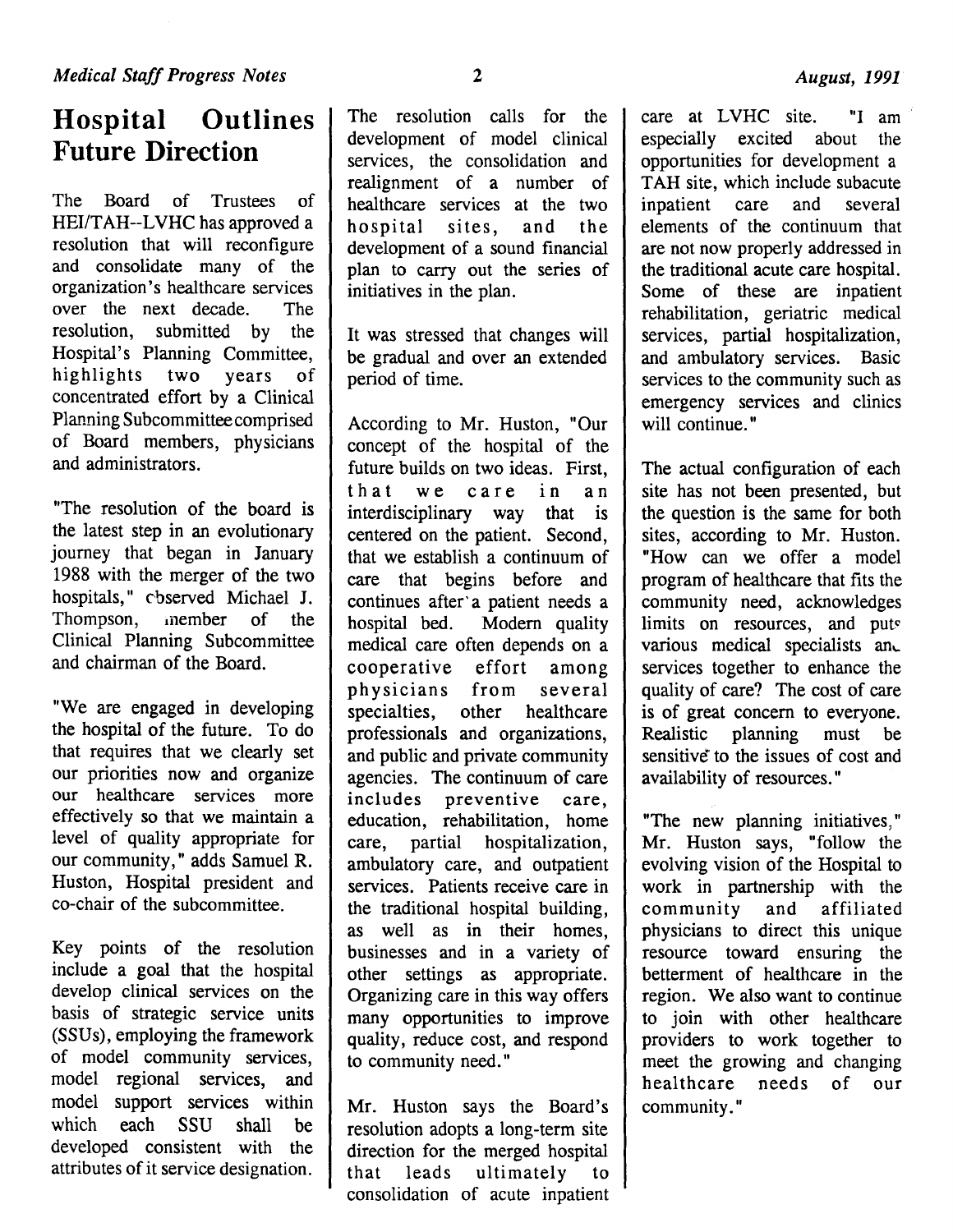

The issue of managed care at our hospital has again surfaced. Until recently, we have been able to practice in a fairly traditional manner in contrast to many other areas where managed care has become well established.

There are several forces combining to require us to take a fresh look at those issues. First, there remains strong sentiment among many of the area's business leaders, our "customers," that managed care is "the way to go." Secondly, there are those on our Medical Staff who view some managed care proposals as a means to expand their practices. Thirdly, managed care is seen by some as a way of increasing our institution's market share.

Currently, there are several third party proposals being presented to members of our Medical Staff including Prudential, Pennsylvania Blue Cross/Blue Shield, and U.S. Health Care (formerly HMO of PA).

These tend to be controversial issues for many of us. However, I believe we are obligated, both for our own needs and those of the institution, to keep abreast of these proposals and their implications.

We have a Managed Care Committee in place to examine these plans closely, and your input is welcomed. Please

communicate your ideas to the Medical Staff Services Office or to a member of the Medical Executive Committee. Our job is to identify and represent the Medical Staff's consensus as fairly as possible.

Best wishes for a happy and healthy summer.

John S. Jaffe, M.D.<br>President, Medical Staff

#### **Semiannual Survey Needs**

The Medical Staff Development Plan of TAH--LVHC calls for two semiannual needs surveys to be completed in May and November of each year in order that a review can be made of the clinical specialty needs of the Hospital.

If you perceive any Active Staff needs for additional manpower (in either your group, division, or other departments), please contact John W. Hart, Vice President, at 776-8968 to schedule an appointment. If appropriate, you will receive a Medical Staff Development Specification Statement which must be completed in its entirety. Your request will then be reviewed by the appropriate department chairman in consultation with the division and section chief before being presented to the Medical Staff/ Allied Health Staff Development Committee of the Board of Trustees.

Your completed request form must be received in the Medical Staff Services Office at either site no later than Saturday, September 14, in order that it may be included in this semiannual needs survey which will result in the November 6, 1991 approval of slots.

Mr. Hart is available to assist you and provide any information you may need for completion of this process. He may be reached at 776-8968.

### **Parking Changes During Fair Time**

Beginning Tuesday, August 13 through Tuesday, September 10, all Fairgrounds parking facilities used by the hospital will be surrendered for the Allentown Fair. During this period, the doctors' lot located on the comer of 17th and Chew Streets will be utilized for patient parking.

Parking for physicians and housestaff during this time will be available in Lot 4/North West Street which is accessible on North West Street and Lot 5/Gordon Street with access on Gordon Street. Photo ID cards will allow access to these lots. On Wednesday, September 11, the doctors' lot will once again be available for physician use.

Your cooperation during this difficult period is appreciated. If you have any questions or problems, contact E. Gerald Kresge, Director, Security/ Parking Management, at 778-2987.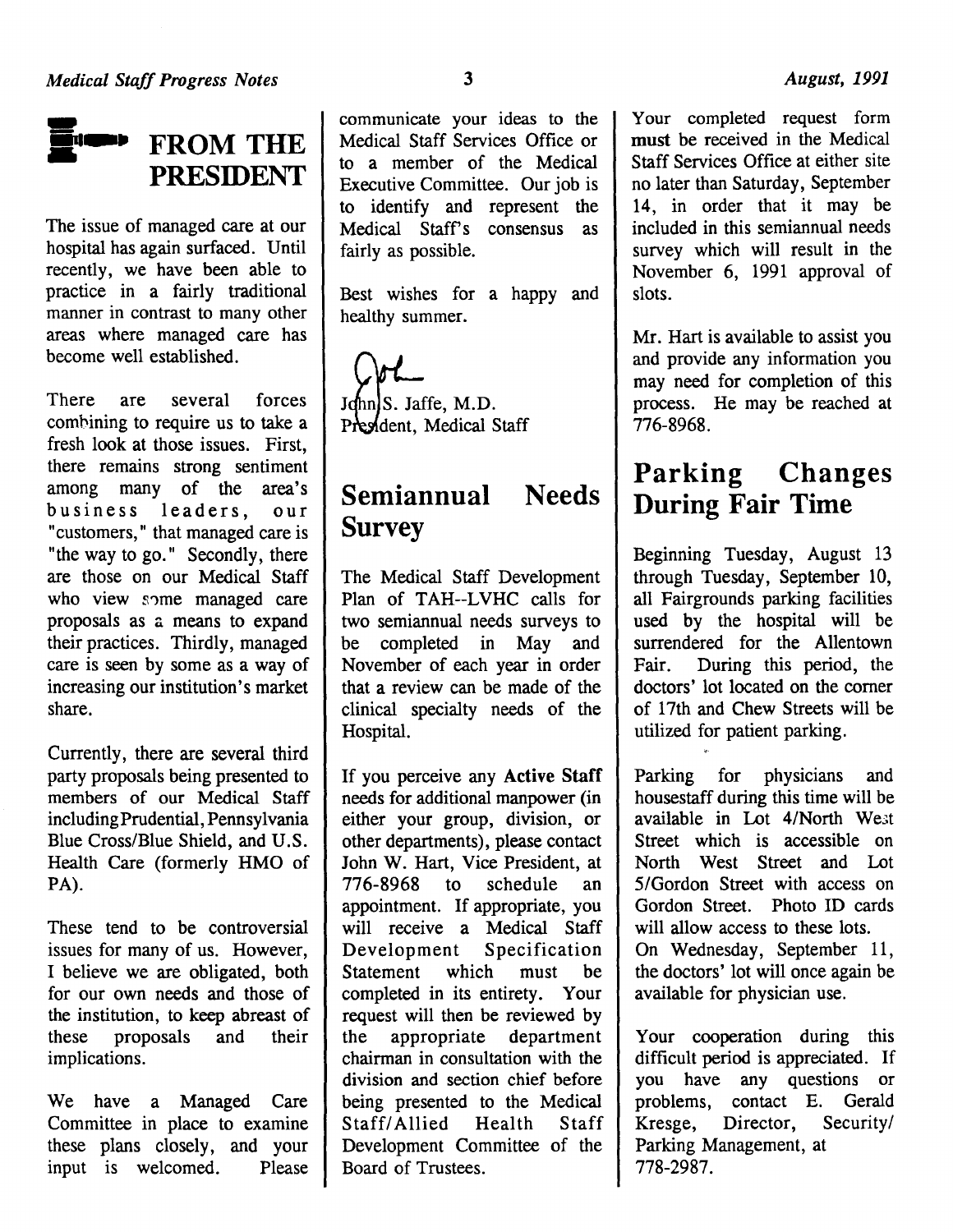

Avoiding Unnecessary Peer Review

by Kenneth M. Nelson, M.D., MPH, Medical Advisor, Office of Inspector General, US Department of Health and Human Services, Rockville, MD

(Continued from Volume 3,<br>Number 7 of Medical Staff Progress Notes)

### *Abandoning Patients*

Sometimes, reviewers cannot tell which physician is responsible for which portion of a patient's care. Although the physician of record may be assumed to be responsible, the  $\mu$  is not always so clear. Consultants may be subject to the same concerns as the attending physicians. This may be related to the failure to provide consultation requests or other documentation in the medical record as to the role or responsibility of a consultant.

Reviewer concerns can be reduced if documentation exists as to what the consultant is to do, and the extent of the consultant's continuing responsibility. This can be explicit in the consultation request or in the orders (e.g., Dr. Smith to manage cardiac problems).

Cases are seen which lack an adequate plan of treatment. One may assume that a plan of treatment also requires a knowledge of the patient's status. The reviewer may find a brief

history, an incomplete physical and brief orders. These orders cannot be related to the rest of the medical record. Although the patient may be well known to the physician, the reviewer cannot see a basis for the care as ordered. This occurs because there is not adequate information in the chart. A brief statement as to the reasons for admission and steps planned would avoid such concerns.

### *Adequate Documentation*

There is no substitute for adequate documentation. Reviewers use the medical record to determine if care was necessary and of acceptable quality. Failure to demonstrate necessity and quality may relegate a chart to further review. Avoidance of the annoyance associated with unnecessary review is highly desirable. When the reviewer cannot appreciate with ease what is going on, more questions will be asked. By avoiding misperceptions through proper documentation, unnecessary review can be avoided.

Reprinted from QA<br>Review/April-May 1991 with Review/April-May 1991 permission from the American Medical Association.

### FOR NOW- NO CHANGES IN REQUIREMENTS FOR PHYSICIANS RECOGNITION AWARD...BUT STAY TUNED

The American Medical Association (AMA) Physicians' Recognition Award, or the equivalent demonstration of CME (Continuing Medical Education) credit is necessary to obtain malpractice insurance in the State of Pennsylvania. Over the past year, the AMA has proposed changes which would require physicians to have specific numbers of hours of Category I and Category II credit.

At the June 1991 meeting of the AMA, the recently proposed changes in the Physician Recognition Award requirements were considered. Resolutions to reverse the proposed changes were offered. The entire matter was referred to the AMA Board for "broad study." No changes will occur until January 1993, if they occur at all. Therefore, for the foreseeable future the present (i.e., the old) rules -- 60 hours of Category I credit and 90 hours of other independent study (which might include more Category I) over three years -- should be<br>followed. The Pennsylvania The Pennsylvania Medical Society requirements are identical to the present AMA requirements.

For more information regarding this issue, please contact Brian Little, M.D., Ph.D., in the Office of Education at 778-1650, or Jeff Greenawalt at the Pennsylvani· Medical Society, 1-800-228-7823.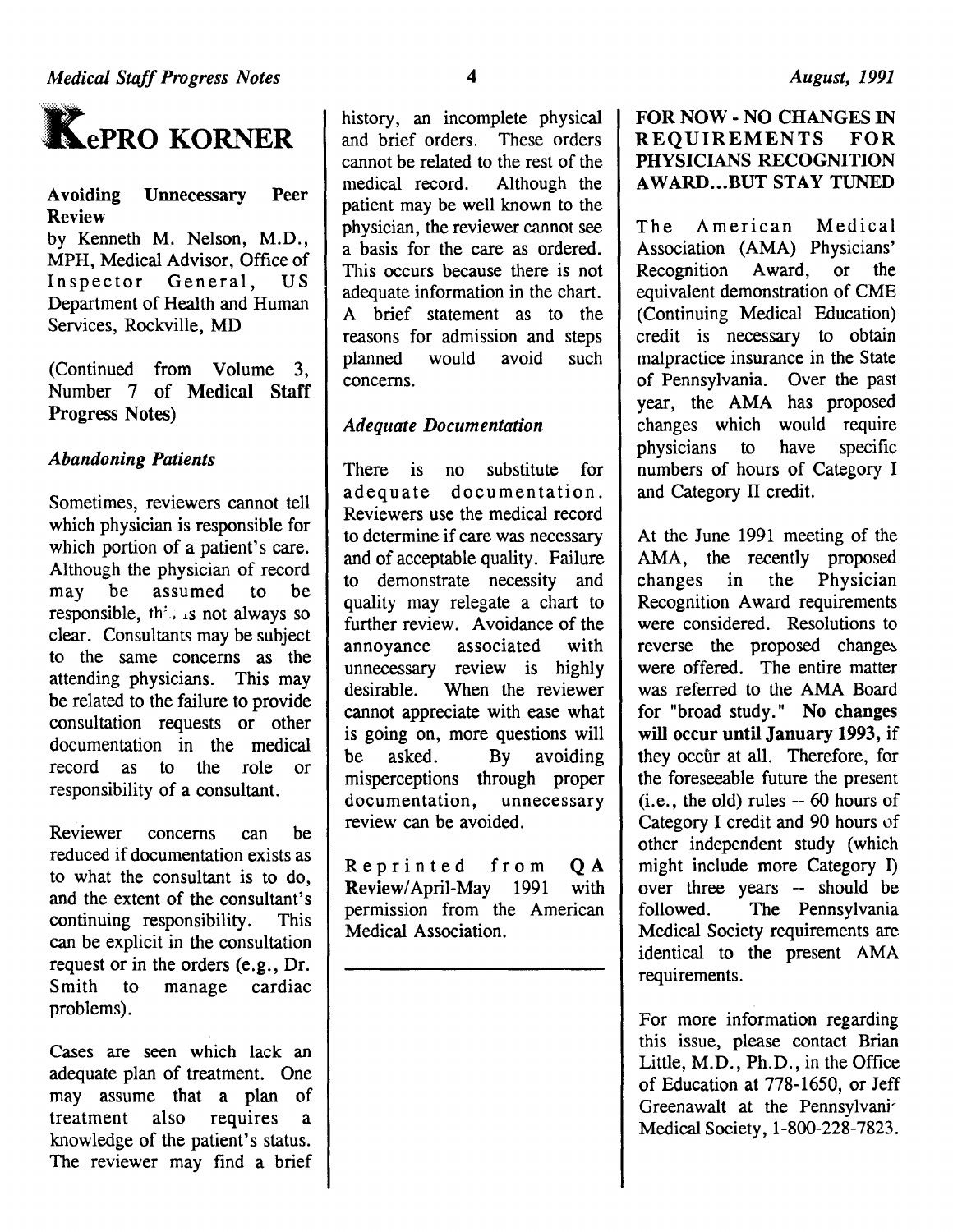### **Laser Safety Policies Receive Approval**

At its June 4, 1991 meeting, the Medical Executive Committee approved several Laser Safety Policies to assure the Hospital's compliance with standards required by OSHA and the American National Standards Institute (ANSI).

Physicians who are currently approved to perform laser procedures will receive copies of each of the approved policies and are urged to become familiar with these policies as compliance will be monitored.

Please be aware that all physicians cyrrently credentialed for these privileges are required to participate in an ophthalmologic examination as defined in the policy for Laser Medical Surveillance no later than November 30, 1991. Any physicians requesting laser privileges will be required to submit a report of such ophthalmologic examination prior to consideration for approval of these privileges.

If you do not receive the above mentioned policies by September 15, or if you need additional information, please contact Emma F. Hooks, Director of Safety, at 776-8518.

### **Change in Billing Policy for Blood**

Blood is a vital component in a system providing complex

medical treatment which restores good health to the sick and injured in a community. It comes from people who contribute to a program that insures blood will be available for anyone who needs it. In the Lehigh Valley, more than 1,300 blood products are transfused weekly to hospital patients. The members of nearly 800 groups help meet these needs and provide a continuous, safe, and adequate supply of blood. Without the generosity of donors, blood would not be available.

Since Miller Memorial Blood Center opened its doors in 1971, volunteer blood donors have been issued "credits" for each donation. In return, they received assurance that their future blood needs or those of their immediate family would be met. Individuals not covered by a blood plan have been expected to pay for or replace blood that has been used. This has placed an unfair burden on the elderly and others without family or friends able to provide replacement donations.

For these and other reasons, over 90 percent of the blood centers across the nation have eliminated the credit system. They depend on the generosity of people, especially group members, to donate blood for their community. Miller Memorial Blood Center will be adopting this philosophy as well. Effective July 1, 1991, all residents of the Lehigh Valley will have blood coverage simply because they live here. If any member of the family (living in the area or not) is hospitalized where replacement donations are needed, the Blood Center will

continue to release credits as requested. There will continue to be a processing fee charged to all patients who have received blood. This charge covers the costs of recruiting donors, collecting and testing their blood, and sending it to the hospitals in anticipation of needs. This fee is covered by most health insurance policies.

For more information or if you have questions regarding this issue, contact Fran Chizeck, Director of Donor Resources and Community Relations, Miller Memorial Blood Center, at 691-5850.

### **Closed Circuit Television TAH Site now at**

Thanks to generous contributions from WomanCare and the Richard J. Butz Estate, a closed circuit television system has been purchased for The Allentown Hospital site which will include two patient education channels. Channel 2, which was initiated on July 25, is dedicated to patient teaching videos related to the maternal-child areas. Channel 22, which is planned to be implemented sometime in September, will be used for medical-surgical patient education videos.

Television schedules for Channel 2 are available on all maternalchild nursing units and through patient education. For more information, contact Nursing Education, Patient Education and Research at 778-2495.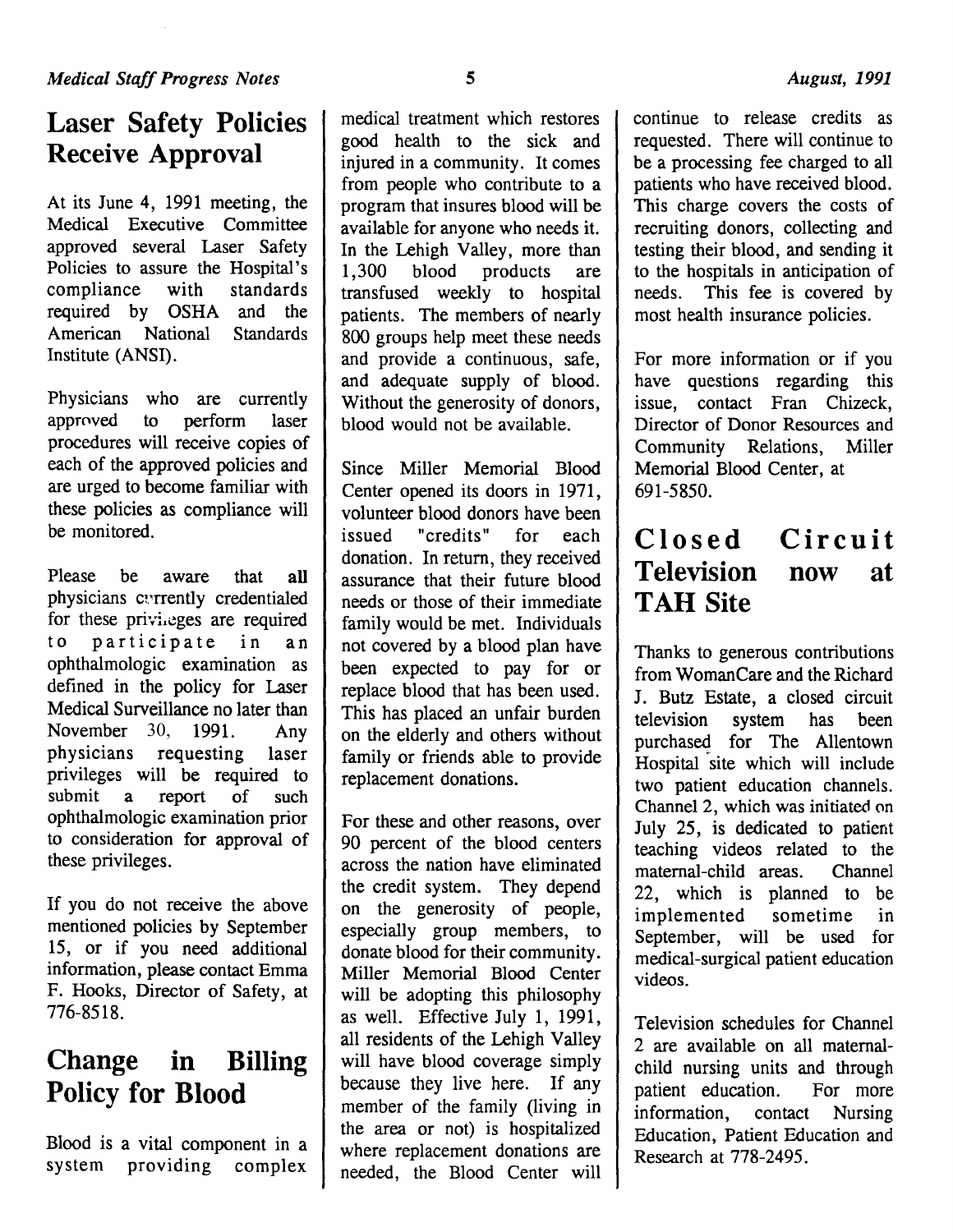### Arts Advisory Council to Sponsor Fifth Annual Art Exhibition and Sale

The Fifth Annual Art Exhibition and Sale, sponsored by the Arts Advisory Council of HealthEast, will be held September 6-9 in Classrooms 1, 2, and 3 in the Anderson Wing of the LVHC site.

The not-for-profit Council was established approximately five years ago with a mission to foster a healing and therapeutic environment within the hospital through the arts. One of the Council's most successful fundraising events is its annual art<br>exhibition. Each vear, the Each year, the Council invites regional artists to submit selections of their work for jurying. This year, over 100 original paintings, sculpture, and photography, ranging in price from \$175 to \$3,000, will be on display and available for sale. It is primarily through the proceeds of this one event that the Council is able to add to the collection of Pennsylvania Regional art that brightens the rooms and hallways of our hospital. That collection currently includes over 200 pieces.

Members of the hospital family are invited to a special preview on Friday, September 6, from 3 to 5 p.m. For those who are interested in meeting the artists, a special reception will be held immediately following from 5 to 8 p.m. Refreshments will be served at both events.

Exhibition hours for the remainder of the show are 11 a.m. to 7 p.m. on Saturday, September 7; noon to 7 p.m. on Sunday, September 8; and 10 a.m. to 7 p.m. on Monday, September 9. The exhibition is open to the public free of charge. Reservations for the artists' reception, however, are recommended and can be made by calling Gail Evans in the Development Office at 821-3031.



### *MEDLINE News*

NEW memberships for remote access to MEDLINE are temporarily closed. New memberships will be offered when staffing permits. Support for existing subscribers will be limited. The Library staff apologizes for any inconvenience this may cause.

#### *Recent Acquisitions*

At TAH, new books include:

Stone. Harrison's Principles of Internal Medicine: Pretest Self Assessment and Review. 12th ed. McGraw-Hill, 1991.

Holmes. Sexually Transmitted Diseases. 2d ed. McGraw-Hill, 1990.

Boyd. Practical Gynecologic Surgery: Principles in Practice. Urban & Schwarzenberg, 1990.

Hall. Decision Making in Periodontology. B.C. Deker, 1988.

At LVHC, recent journal acquisitions include:

### Hastings Center Report Medical Ethics Advisor Journal of Clinical Ethics

If any of the members of the Ethics Committee wish to donate back issues of any of these publications to the Library, please call Barbara I. Jobst, Director, at 776-8410.

### Medical Staff Reminder

In the event of a patient's death, please remember to inform the family members to contact the Funeral Director as soon as possible after the death. Although this is a very stressful time for the family, it is their responsibility to make these calls.

If you have any questions<br>regarding this issue, please this issue, please contact Nancy Stevens, Patient Representative, at 776-8222.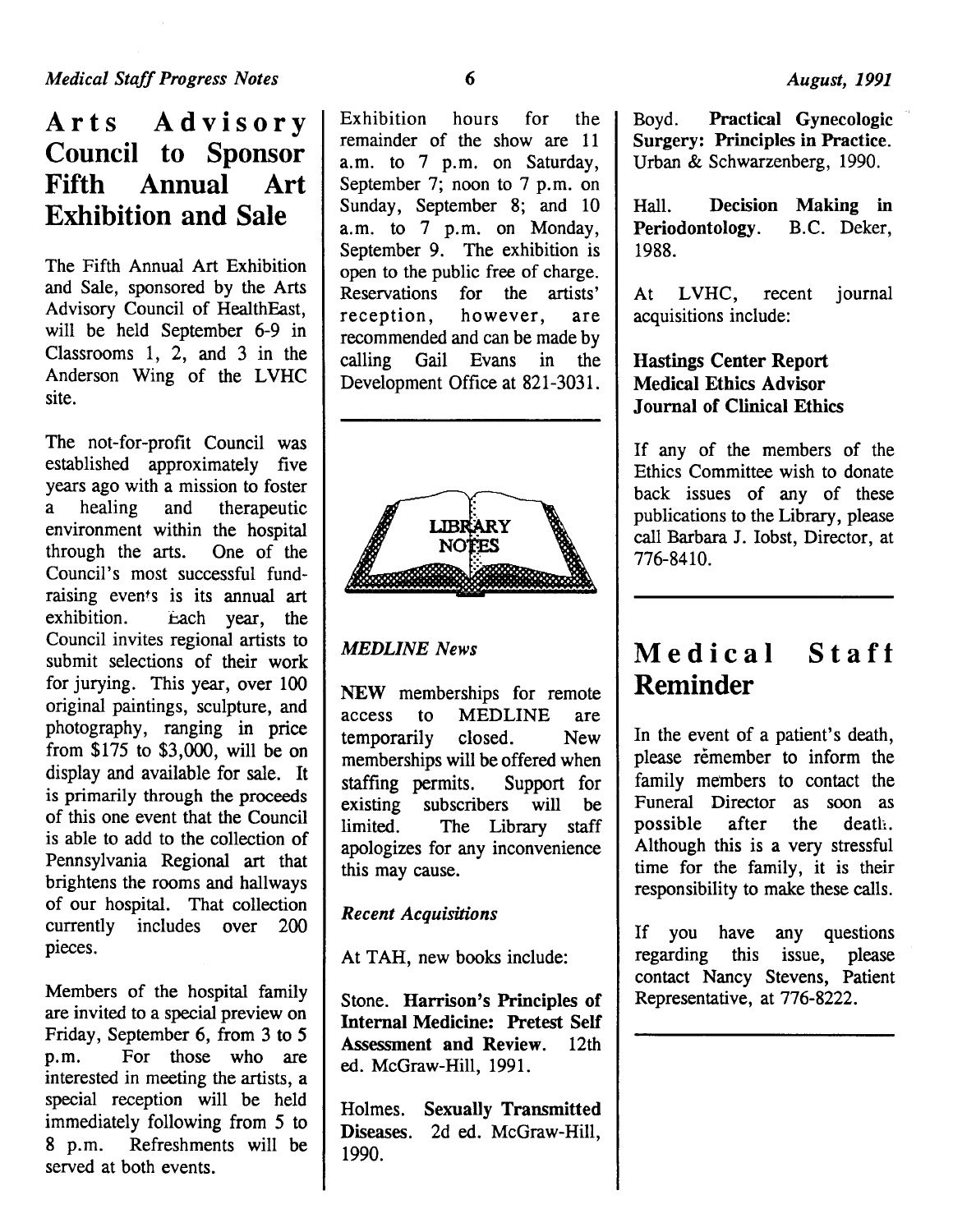### News from Outpatient Rehabilitation Services

Connie Holderman, OTR/L, has joined the staff of Outpatient Rehabilitation Services as clinical specialist in hand therapy and bum treatment. In addition to 20 years experience as a registered occupational therapist, Ms. Holderman has over five years experience in acute and rehabilitative care of bums and hands at the LVHC site.

Comprehensive programs available in hand rehabilitation at Outpatient Rehabilitation Services include joint mobilization, isokinetic stre:igthening, wound care, edema reduction, pain management and therapeutic modalities, splinting, and carpal tunnel rehabilitation programs. Services in garment measurement and orthotic equipment fabrication for scar management are also available.

For more information, contact OutpatientRehabilitation Services, 1251 S. Cedar Crest Blvd., Suite 307, Allentown, at 778-1080.

### New Vendor for Specialty Rental Beds

On July 15, the hospital began using Kinetic Concepts, Inc. as its vendor for the rental of specialty beds. The beds currently rented from Mediscus Co. will continue to be serviced by that company

until they are discontinued.

If you have any questions<br>regarding this issue, please regarding contact Richard L. Benjamin, Director of Purchasing, at 776-8545.



### *Ketorolac Injection (Toradol) Update*

The Hospital has been notified by Roche Laboratories that Ketorolac continues to be available only in limited quantities, a situation which may continue until October. Because of its limited availability, Ketorolac will be supplied by the Pharmacy only to both Emergency Departments (for use on ambulatory patients) and to inpatients who have the drug ordered by physicians with pain management backgrounds. No other orders will be filled. This action is necessary in order to assure the availability of the drug for those patients who will most benefit.

If you have any questions or concerns regarding this issue, please contact James A. Giardina, Director of the Pharmacy, at 776- 8880.

### Student Internship Opportunities for Physicians' Offices

The Allentown Business School Campus of the National Education Corporation plans to offer three programs which may be of interest to physicians' offices. These programs include a ninemonth Medical Office Management program, an 18 month Medical Assisting/Secretarial program, and a seven-month program in Medical Assisting. Prior to completion of each program, students are required to complete an internship in a health facility. As an internship is part of each course and is a learning experience for the student, no remuneration is expected.

Any physicians interested in providing an internship opportunity to a student enrolled in one of these programs should contact Mary Wagner,<br>Supervisor, Medical Supervisor, Internship/Externship Program, Allentown Business School, at 791-5100.

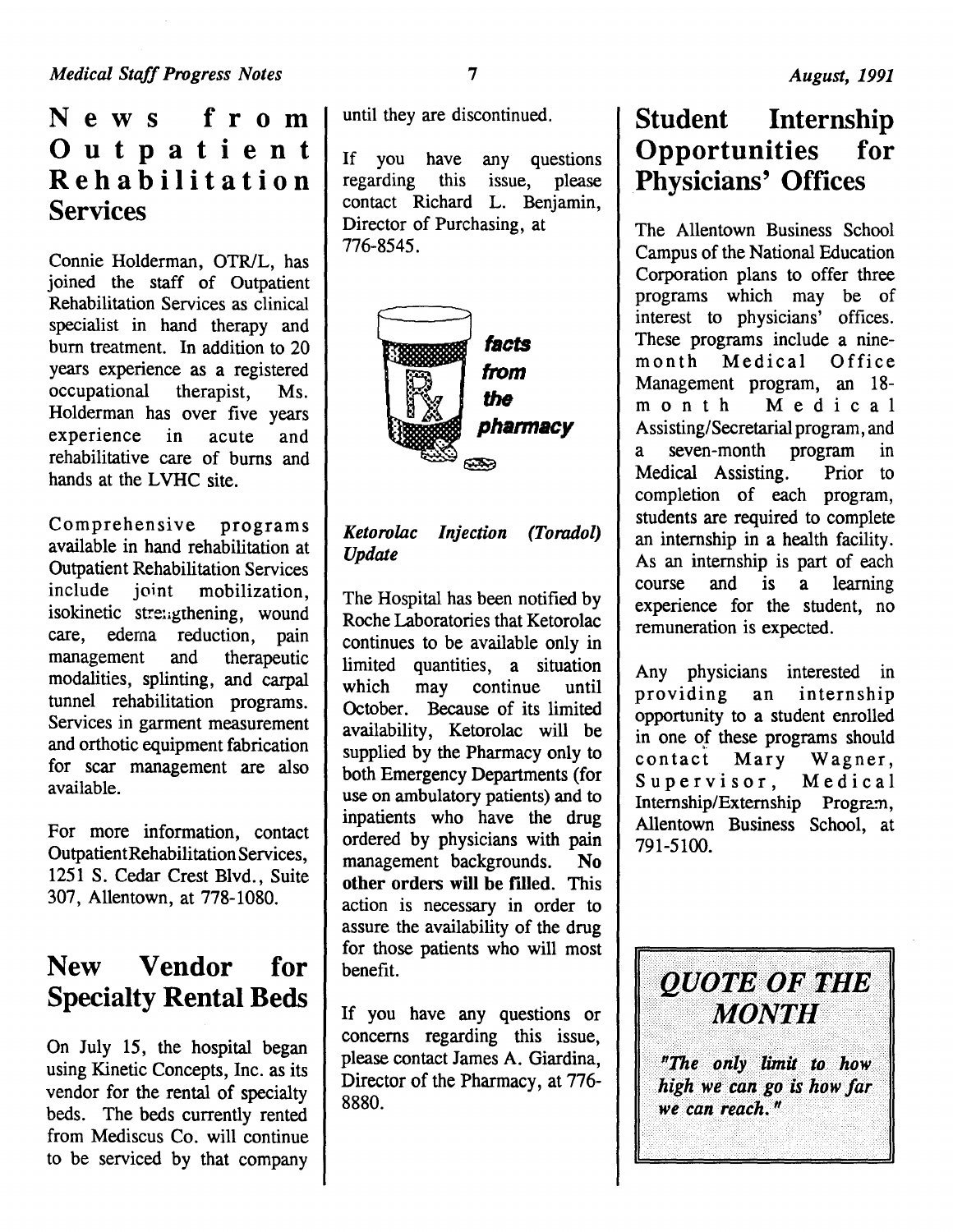### Congratulations!

William S. Berg, Jr., D.P.M., podiatrist, was recently informed that he has successfully passed the examinations required for certification in Foot Surgery and is now a Diplomate of the American Board of Podiatric Surgery.

William B. Dupree, M.D., pathologist, was recently notified by the American Board of Pathology that he passed the Specialty Board Examination in Cytopathology. In addition to his present qualifications in Anatomic and Clinical Pathology, Dr. Dupree now has added qualifications in Cytopathology.

Gene H. Ginsberg, M.D., general internist, was recently informed of his election to Fellowship in the American College of Physicians.

Daniel D. Goldfarb, M.D., psychiatrist, was recently notified by the American Board of Psychiatry and Neurology that he passed the examination for certification in the medical subspecialty of Psychiatry with Added Qualification in Geriatric Psychiatry.



Marsha A. Gordon, D.D.S., pedodontist, and

her husband, David A. Gordon, M.D., cardiothoracic surgeon, welcomed a baby son on July 24. Baby Harris weighed 4 lbs. 3/4 oz. He has two brothers, Michael and Steven.



Paul S. Sirotta,<br>M.D., radiologist, and his wife, Nancy, welcomed

their new baby son on June 18. Ari Joseph weighed 5 lbs., 13 oz. at birth and was 19 in. long.

### Publications, Papers and Presentations

Herbert L. Hyman, M.D., gastroenterologist and Senior Consultant in Gastroenterology, spoke at Easton Hospital to the Department of Medicine on July 26. His presentation topic was Functional G.I. Disorders.

Robert B. Kevitch, M.D., plastic surgeon, co-authored a paper titled, "Mycobacterial Infection Following Blepharoplasty," which was published in *Aesthetic Plastic Surgery,* Volume 15: 229- 232, 1991.

Brian W. Little, M.D., pathologist, presented two papers at the 67th Annual Meeting of the American Association of Neuropathologists, Inc., held recently in Baltimore, Md. The papers included "Increased Incidence of Creutzfeldt-Jakob Disease in Northeastern Pennsylvania," and "Infarction of Brainstem, Cerebellum and Posterior Thalamus following Inadvertent Injection of Vertebral Artery with Lidocaine." The first paper was co-authored by Anna Lee DeHaven, R.N., Ph.D., consultant, Lev Goldfarb, M.D., Paul Brown, M.D., and D. Carlton Gajdusek, M.D., of the National Institute of Neurological Diseases and Stroke, and Dr. Little. The second paper was co authored by Isidore Mihalakis, M.D., pathologist, and Dr. Little.

Bruce I. Rose, M.D., reproductive endocrinologist, was one of the co-authors of an article, "Abdominal Instillation<br>of High-Molecular-Weight Dextran or Lactated Ringer's Solution After Laparoscopic Surgery," which was published in the July, 1991 issue of *The Journal of Reproductive Medicine.* The other co-authors included Mary M. Kopreski, M.D., Ricardo Larrain, M.D., and Colin MacNeill, M.D., from the Milton S. Hershey Medical Center, Department of Obstetrics and Gynecology, Pennsylvania State University.

### HealthCounts News

HealthCounts, the employee and community wellness program of The Allentown Hospital--Lehigh Valley Hospital Center, has announced its fall schedule of classes and programs which may benefit your patients.

Some of the programs to be offered include:

 $*$  L.E.A.R.N., a 10-week multifaceted approach to successful weight control that is structured around the participant's lifestyle;

(Continued on Page 9)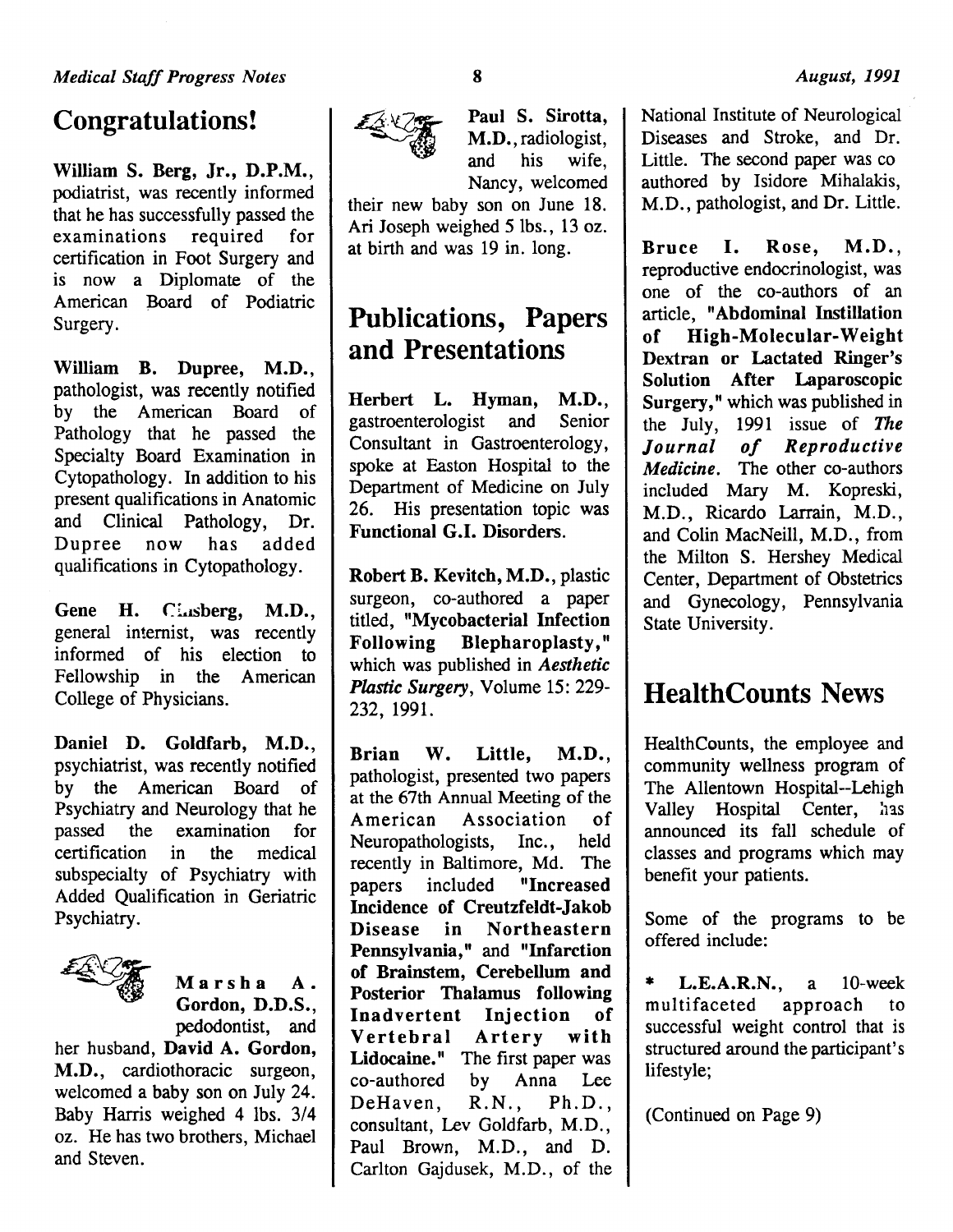(Continued from Page 8)

\* SHAPEDOWN - Child and Adolescent Weight Control, a 10-week weight control program designed especially for children and adolescents;

\* Encore Weight Maintenance Program, a biweekly (fivesession) weight maintenance group for individuals who have completed a structured weight control program, yet need continued support to facilitate further behavior change;

\* Stress, Imagery and Well-Being, a five-week program in which the participant will explore the many kinds of mental images they hold which can affect their health and will offer the participants the chance to change these images for their own enjoyment and well-being;

\* Smoke Stoppers, a nationally recognized, highly successful  $recognized$ , highly group program to help participants quit smoking in just five days; and

\* Smoking Cessation Hypnosis, a 90-minute group session which focuses on eliminating the thoughts and behaviors that continually support the participant's smoking habit.

In addition, the HealthCounts program also offers individual counseling to assist in-house patients to quit smoking.

For more information on any of these programs, call Health Counts at 821-2150.

### UPCOMING CONFERENCES, SEMINARS AND MEETINGS

### *Regional Symposium Series*

Fourth Annual Coagulation Symposium: Thrombosis and Antithrombotic Therapies will be held on Friday, September 20, from 9 a.m. to  $3:30$  p.m., in the Auditorium of the LVHC site. After attending this program, each participant will be able to list analytes used in diagnosing thrombosis, describe fibrinolysis' role in thrombosis, list at least three thrombolytic agents used to deal with thrombosis, and discuss the pharmacology of heparin and heparin derivatives.

The program will benefit physicians, medical technologists, and laboratory administrators.

Fourth Annual Cardiovascular Nursing Seminar: New Beats in Cardiology will be held on Wednesday, September 25, from 7:45 a.m. to 4:15 p.m., in the Auditorium of the LVHC site. This one-day seminar will feature a nationally known speaker, author, and researcher on holistic nursing. Experts will present the most current trends in the care of the cardiovascular patient. This seminar is designed for medical/surgical and critical care nurses and allied health professionals desiring to enhance their cardiovascular knowledge.

Third Annual Neuroscience Symposium: New Directions in Neurological Therapeutics will be held on Friday, October 4, from  $8$  a.m. to  $3:30$  p.m., in the Auditorium of the LVHC site.

After attending this program, each participant will be able to present current research findings in the neurological conditions/diseases of headache, brain tumors, multiple sclerosis, Parkinson's disease and epilepsy; discuss the impact of these findings upon modem day treatment of these conditions/diseases; and discuss the appropriate use and utility of interventional radiography. This program will benefit physicians, nurses, and other health care workers concerned with neurological diseases.

For more information regarding the above conferences, please contact Human Resource Development at 776-8322.

### **Physician Practice Opportunities**

\*Monday and Wednesday morning slots are currently available for the Brown Bag suite at Kutztown Professional Center.

\* Kutztown Professional Center is planning a 5,500 square feet addition for Fall, 1991. Office suites available will include medical, dental, legal, and professional.

\* Office Space Available - Share large medical office near LVHC. Fully furnished and staffed. Multiple line phone system. Computerized billing available.

For more information on these practice opportunities, contact John W. Hart, Vice President, at 776-8968.

(Continued on Page 10)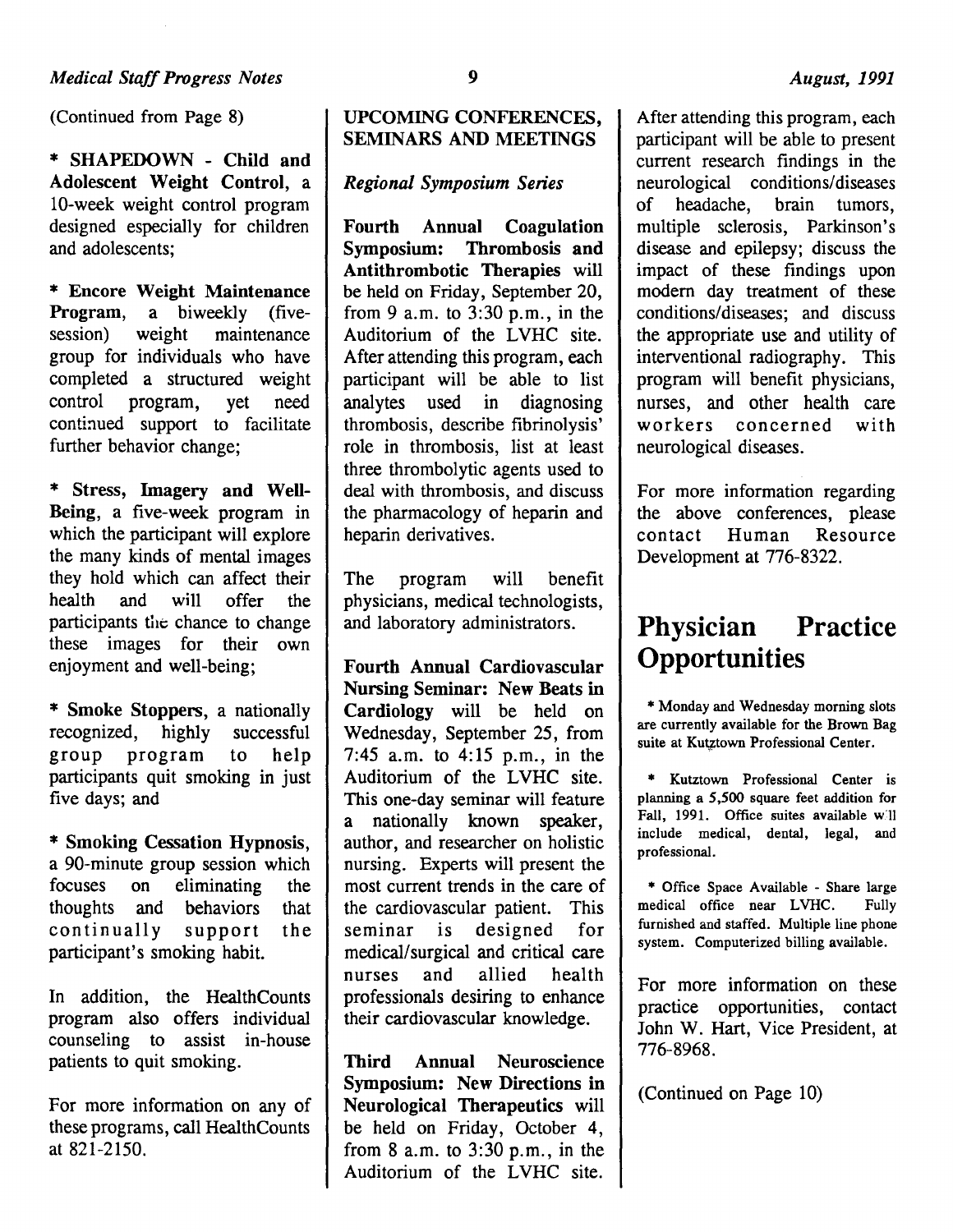(Continued from Page 9)

\* For Sale - Medical-Professional Office Building on Cedar Crest Boulevard, just minutes from both The Allentown Hospital and Lehigh Valley Hospital Center sites. Plenty of parking. Ideal for physician.

• Office space available to share. Private entrance. Ideal for psychiatrist, psychologist, surgeon, etc. New addition, available Fall, 1991, at 825 N. Cedar Crest Boulevard, Allentown.

• Specialty practice time-share space available in a comprehensive health care facility. Riverside Professional Center, 4019 Wynnewood Drive, Laurys Station. Half- or full-day slots immediately available.

\* Temporary office space available on first floor of Fairgrounds Medical Center, 400 N. 17th Street, Allentown. 380 square feet for one- or two-year lease. Private entrance.

For more infor ... ation, contact Joe Pilla, POPS Representative, at 778-2780.

### WHO'S NEW

The Who's New section of *Medical Staff Progress Notes*  contains an update of new appointments, address changes, newly approved privileges, etc.

Please remember that each department or unit is responsible for updating its directory, rolodexes, and approved privilege rosters.

#### Medical Staff

#### *Appointments*

Elizabeth A. Dellers, MD (Joining Lehigh Valley Pathology Associates) LVHC/Pathology Department 1200 S. Cedar Crest Blvd. Allentown, PA 18105 (215) 776-8141 Department of Pathology Provisional Active

Raymond A. Fritz, Jr., DPM 1633 N. 26th Street Allentown, PA 18104 (215) 434-7000 Department of Surgery Division of Orthopedic Surgery Section of Podiatry Provisional Courtesy

Louis W. Hansrote, MD 401 N. 17th Street Suite 202 Allentown, PA 18104 (215) 437-6687 Department of Pediatrics Division of Cardiology Provisional Active

John M. Kauffman, Jr., DO (Joining James T. McNelis, DO) Liberty Square Medical Center 501 N. 17th Street Suite 213 Allentown, PA 18104 (215) 437-9006 Department of Medicine Division of Internal Medicine Section of General Internal Medicine Provisional Active

Mark D. Kelley, MD TAH--LVHC/Department of Medicine 1627 Chew Street Allentown, PA 18102 (215) 778-2404 Department of Medicine Division of Internal Medicine Section of General Internal Medicine Provisional Active

Richard A. Kolesky, MD (Joining Allentown Emergency Care Specialists) TAH/Emergency Department 1627 Chew Street Allentown, PA 18102 (215) 778-2226 Department of Emergency Medicine Division of Emergency Medicine Provisional Active

Clinton H. Leinweber, DO (Joining Allentown Radiation Oncology Associates) TAH/Radiation Oncology Department 1627 Chew Street Allentown, PA 18102 (215) 778-2283 Department of Radiation **Oncology** Provisional Active (Continued on Page 11)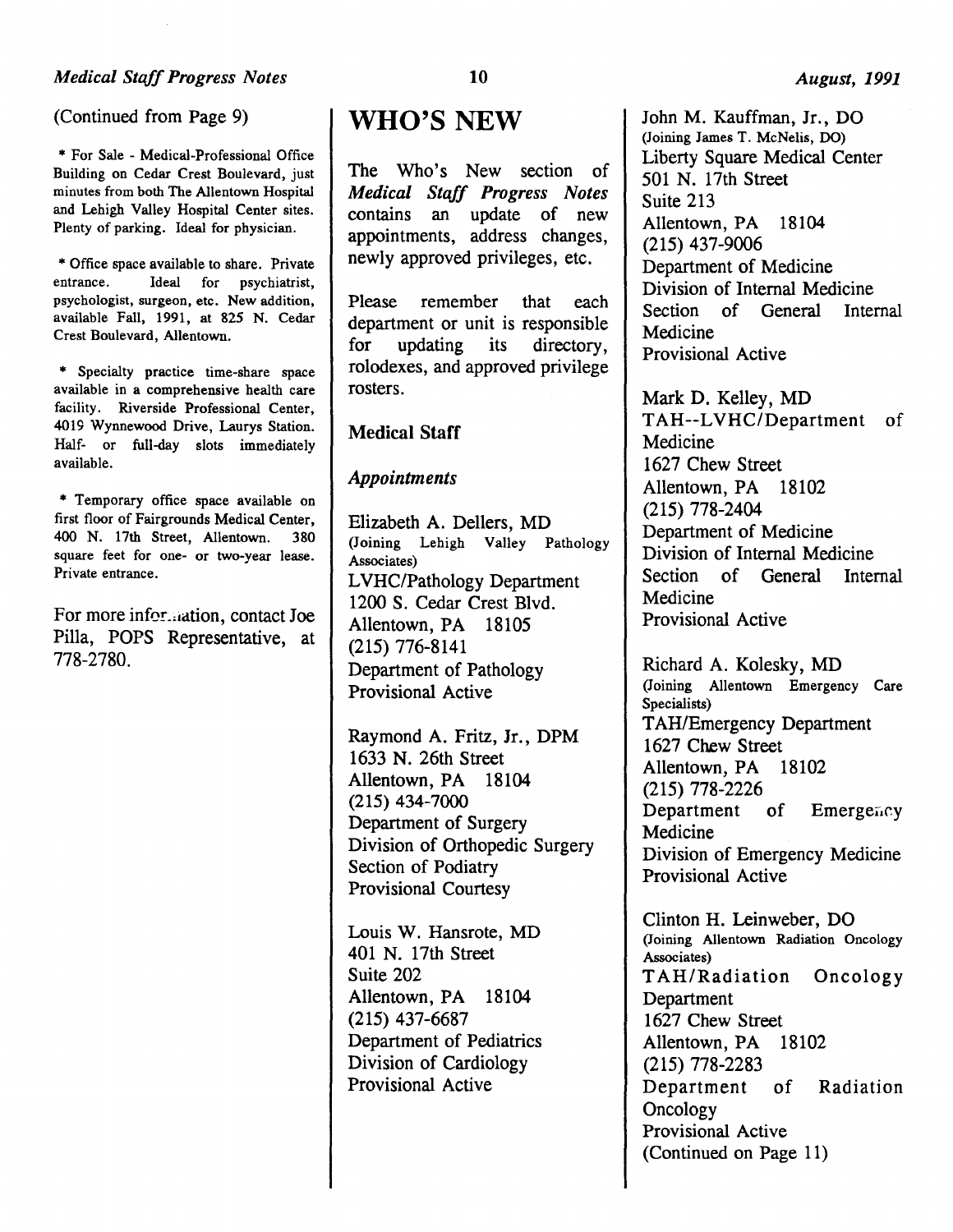(Continued from Page 10)

Colin J. Petz, MD Orefield Medical Center Kernsville Road Orefield, PA 18069 (215) 395-1993 Department of Medicine Division of Internal Medicine Section of General Internal Medicine Provisional Courtesy

Jeffrey C. Snyder, MD (Joiniag John J. Cassel, MD, PC) 1259 S. Cedar Crest Blvd. Suite 317 Allentown, PA 18103 (215) 437-6222 Department of Medicine Division of Internal Medicine Section of Cardiology Provisional Active

Lorraine J. Spikol, MD (Joining Wasserman, Redenbaugh & Margraf PC) 1251 S. Cedar Crest Blvd. Allentown, PA 18103 (215) 434-0107 Department of Medicine Division of Neurology Provisional Active

Andrea Waxman, MD 2015 Hamilton Street Allentown, PA 18104 (215) 434-5665 Department of Obstetrics and Gynecology Provisional Courtesy

#### *Additional Privileges*

John D. Farrell, MD Department of Medicine Division of Family Practice Pediatric Privileges

George W. Hartzell, MD Department of Surgery Division of General Surgery Laser Laparoscopic Cholecystectomy Privileges

Peter A. Keblish, MD Department of Surgery Division of Orthopedic Surgery/Trauma Laser Privileges

Susan E. Kostenblatt, MD Department of Medicine Division of Family Practice Pediatric Privileges

Kenneth P. Skorinko, MD Department of Medicine Division of Internal Medicine Section of Cardiology Cardiac Catheterization Privileges

Rosalie R. Snyder, MD Department of Medicine Division of Family Practice Pediatric Privileges

Syed A. Subzposh, MD Department of Medicine Division of Internal Medicine Section of Cardiology Cardiac Catheterization Privileges

Kenneth D. Truscott, Jr., MD Department of Medicine Division of Family Practice Pediatric Privileges

Anthony M. Urbano, MD Department of Medicine Division of Internal Medicine Section of Cardiology Cardiac Catheterization Privileges

Toeruna S. Widge, MD Department of Anesthesiology Acupuncture Privileges

#### *Change of Status*

Sam Bub, MD Department of Medicine Division of Family Practice From Courtesy to Provisional Active

Donald H. Gaylor, MD Department of Surgery Division of Cardiothoracic Surgery From Courtesy to Emeritus **Courtesy** 

Laura S. Kramer, DO Department of Medicine Division of Internal Medicine Section of General Internal Medicine From Provisional Courtesy to Provisional Active

John B. Kucharczuk, MD Department of Obstetrics and Gynecology From Courtesy to Emeritus **Courtesy** 

Raymond P. Seckinger, MD Department of Psychiatry From Courtesy to Emeritus **Courtesy** 

John G. Steciw, DMD Department of Dentistry Division of Orthodontics From Active to Consulting

#### *Resignations*

Iris A. Brossard, MD (Robert M. Roeshman, DO) Department of Medicine Division of Neurology

(Continued on Page 12)